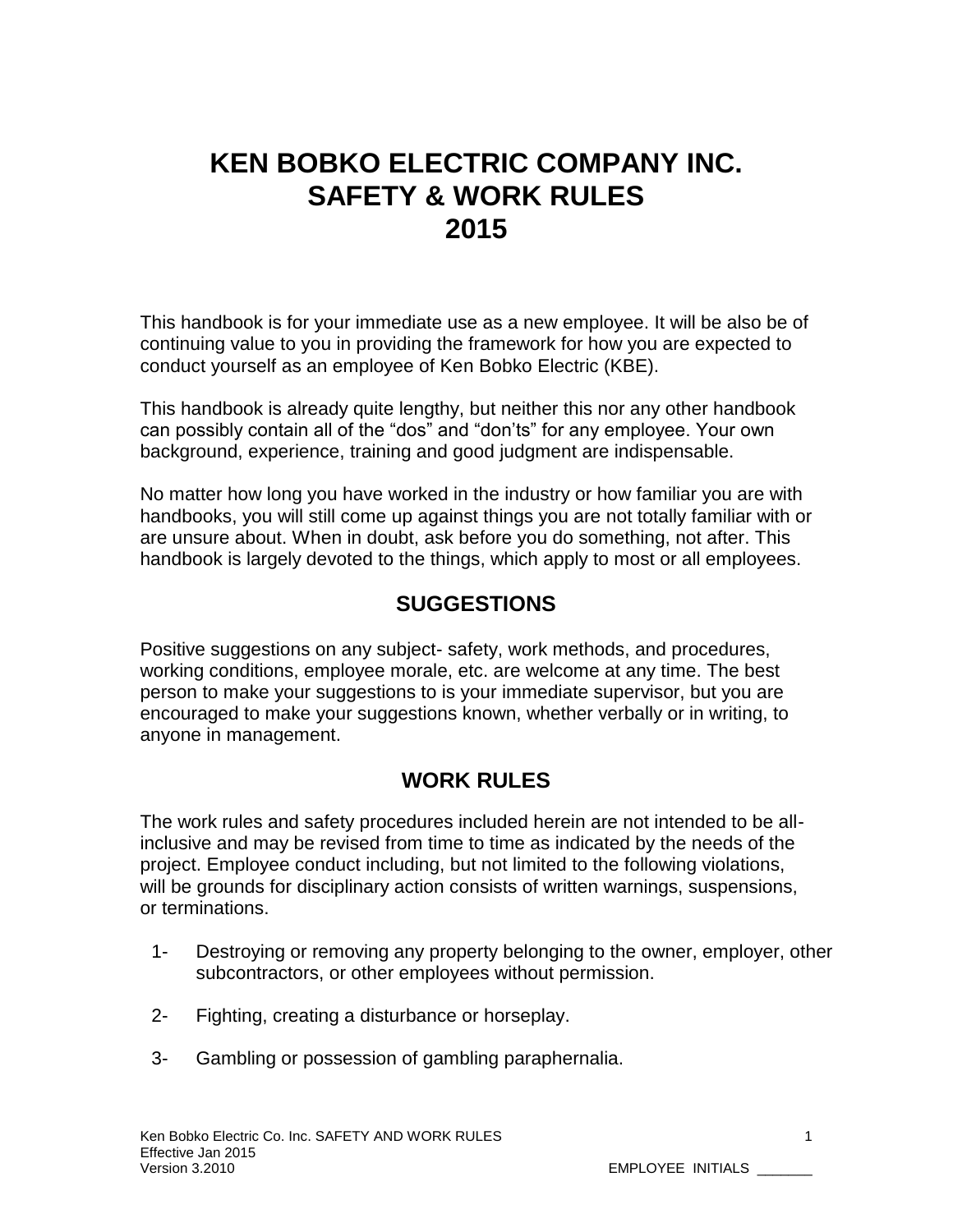- 4- Sleeping on the job.
- 5- Failure to allow parcel, or lunch box or toolbox examination on entering or leaving.
- 6- Refusing to accept work assignments.
- 7- Falsifying records involving personnel, absence, sickness or termination.
- 8- Loitering or roaming; leaving workplace or premises without authorization.
- 9- Abuse, defacement or destruction of property.
- 10- Failure to wear assigned employee identification badge on projects where appropriate.
- 11- Failure to abide by the posted project traffic and PARKING regulations, blocking fire lanes, parking in no parking areas or misuse of reserved spaces.
- 12- Unauthorized or abusive use of radio transceivers or other communication devices.
- 13- Illegal entry or exit from site; using wrong gate; climbing fences.
- 14- Physically assaulting an individual. Verbally threatening bodily harm to any individual.
- 15- Possession of firearms or other weapons, ammunition, explosives, incendiaries on Owner's property.
- 16- Sexual immoral conduct- defined as any conduct which is generally considered to be inappropriate to a work site and which has the effect of disrupting the work of the participant(s) and/or co-workers.
- 17- Insubordination.
- 18- Soliciting for any purpose during work time.
- 19- Willful violation of safety or security rules.
- 20- Portable radios, headphones, or any other type of audio devices are not allowed.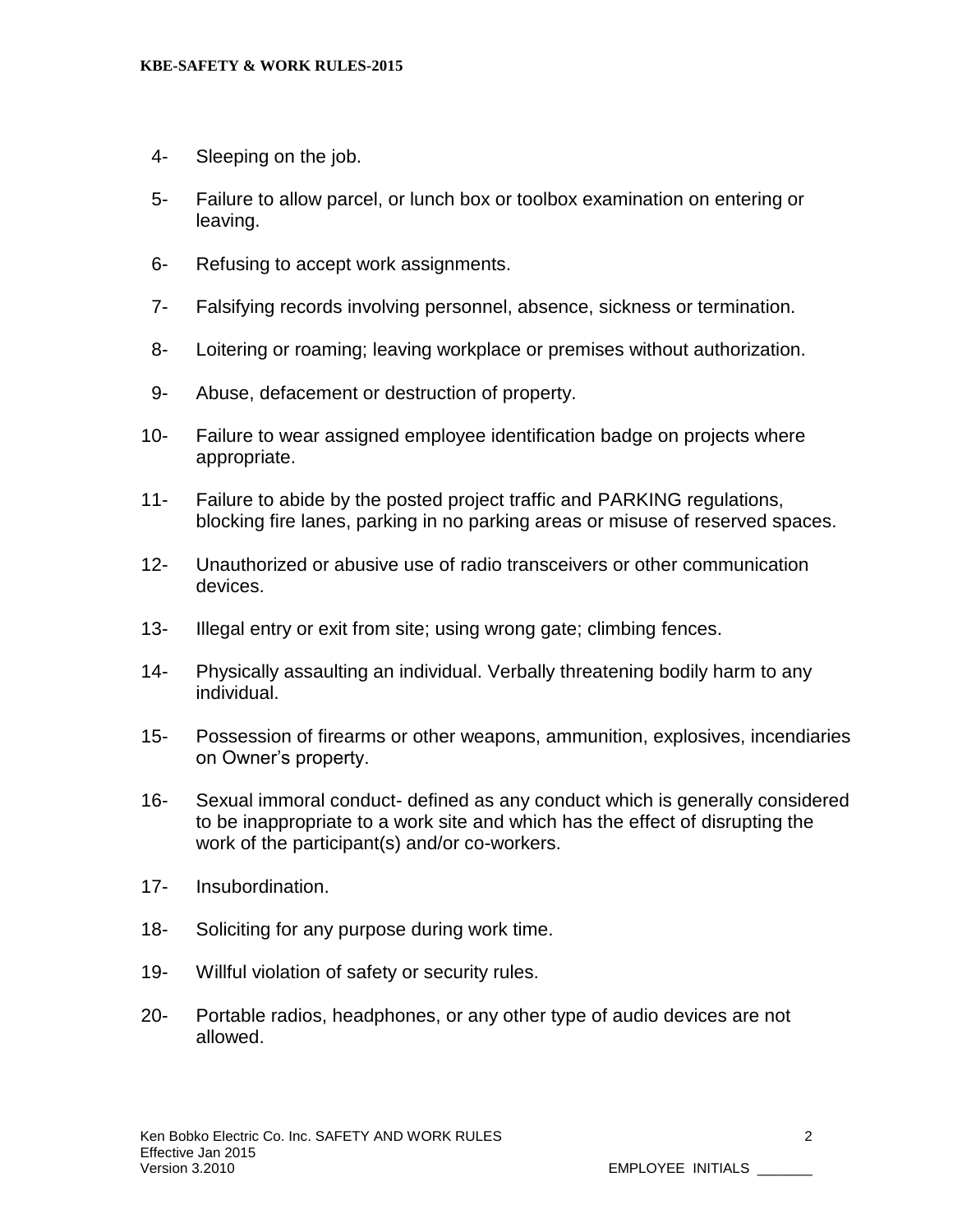#### **PERSONNEL PROTECTION EQUIPMENT (PPE's)**

1 All employees are required to wear no less than a short sleeve shirt and long pants. In no case will "sweat pants" or overly baggy pants be allowed. Proper footwear shall be determined by site conditions. Leather boots shall be worn where there is a danger of falling or moving objects, or burning, scalding, cutting, penetrating or like hazards. Where these hazards are not present (e.g. office areas) athletic type shoes with uppers of leather may be used. In no case will canvas type shoes be allowed.

Company and safety shirts are provided. Keep them clean and in good shape. Request new shirts in a timely manner so worn out shirts do not have to be used.

In no case is clothing with inappropriate language or imagines to be worn while at work. If in doubt, don't wear it to work.

2 All employees are required to report each day with the appropriate PPE for that jobsite. It is suggested that you carry all of your PPE's with you at all times in case your work site changes.

At a minimum PPE's consists of: Leather work boots, approved hard hat, safety glasses, gloves and safety vest or tee shirts.

- 3 All employees are required to wear head protection at construction sites until the on-site policy has changed not to use them. This policy may be superseded by general contractor or owner's requirements. In any case where there is potential of falling debris or equipment is being used overhead hard hats shall be worn. Hard hats must be made of non-conductive materials.
- 4 Hearing protection is to be utilized as required by conditions or owners standing policies. Disposable earplugs are provided.
- 5 Eye protection is used 100% of the time on site.

Employees who require the use of corrective lenses in the form of spectacles shall use either goggles worn over the spectacles or have spectacles with protective lenses and side shields.

- 6 While working over or by water U.S. Coast Guard approved vests shall be worn. During work around water a life ring and skiff shall be readily available.
- 7 The use of gloves is required at all times. Lightweight rubberized will be provided by KBE. Leather gloves are the responsibility of each employee.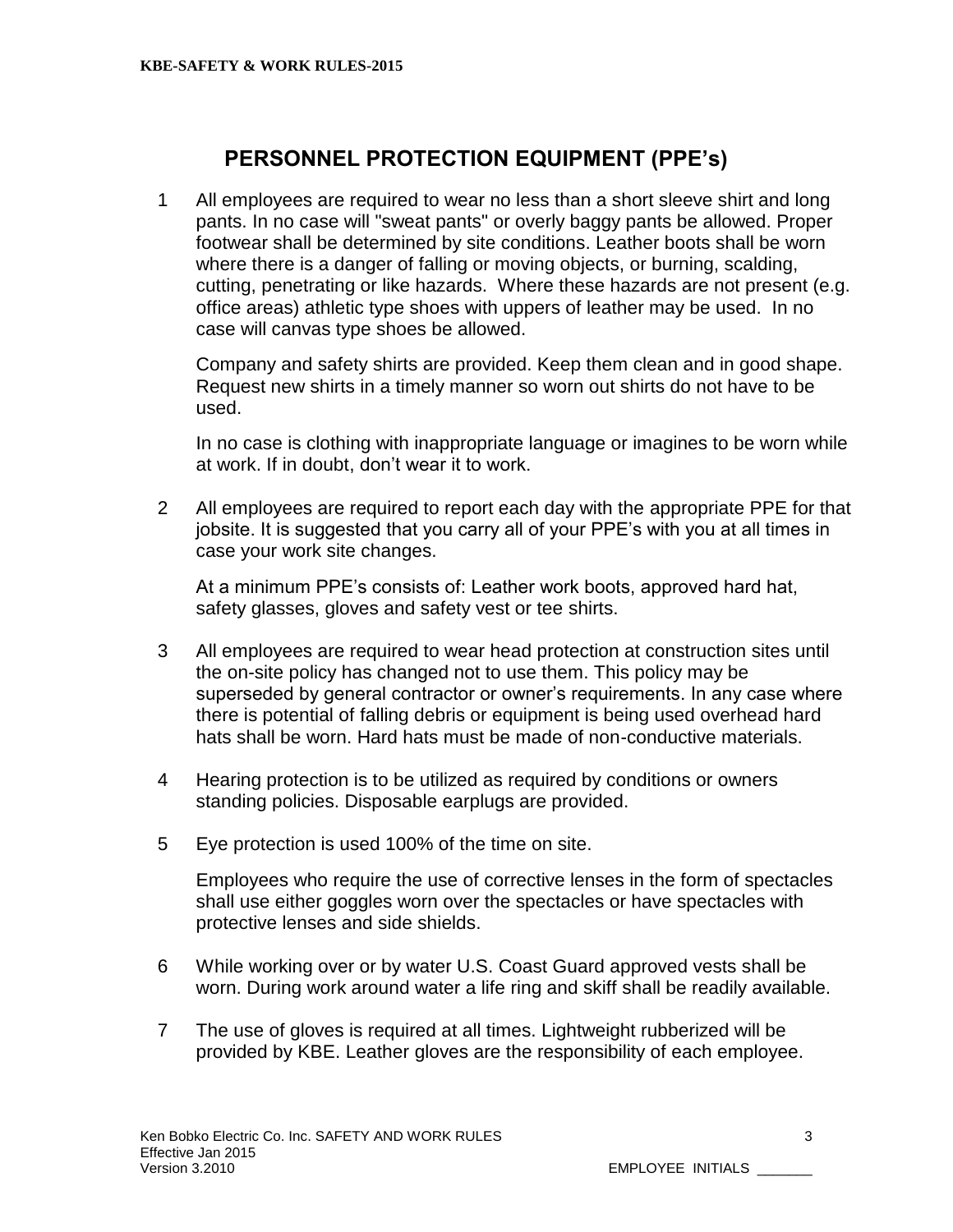#### **MATERIAL HANDLING**

1 Always use proper lifting techniques;

Get a good footing;

Bend at the knees to grasp the weight;

Keep your back reasonably straight;

Get a firm hold and lift gradually, without twisting, by straightening your legs.

When putting the load down, reverse this procedure.

#### **GET HELP WHEN NEEDED!**

#### **You are not to lift over 50 lbs!!**

- 2 Ensure hoisting and rigging equipment is in good condition and rated for the capacities to be lifted.
- 3 Do not stack material too high or insecurely. Pipe must be properly stacked and blocked to prevent spreading.

# **LADDERS**

- 1 All ladders shall be inspected for damage or defective parts prior to each use. Ladders found to be defective shall be tagged and removed from site.
- 2 In no case will KB Elec. ladders be loaned to other contractors or owners personnel. Ladders shall be stored in a manner to prevent use by other individuals not part of KB Elec. In no case will KB Elec personnel use ladders from another company or owners equipment. KB ladders will be locked up at the end of every shift.
- 3 In no case will the top of a stepladder or the upper rung be used for foot placement. Stepladders shall not be used as single ladders.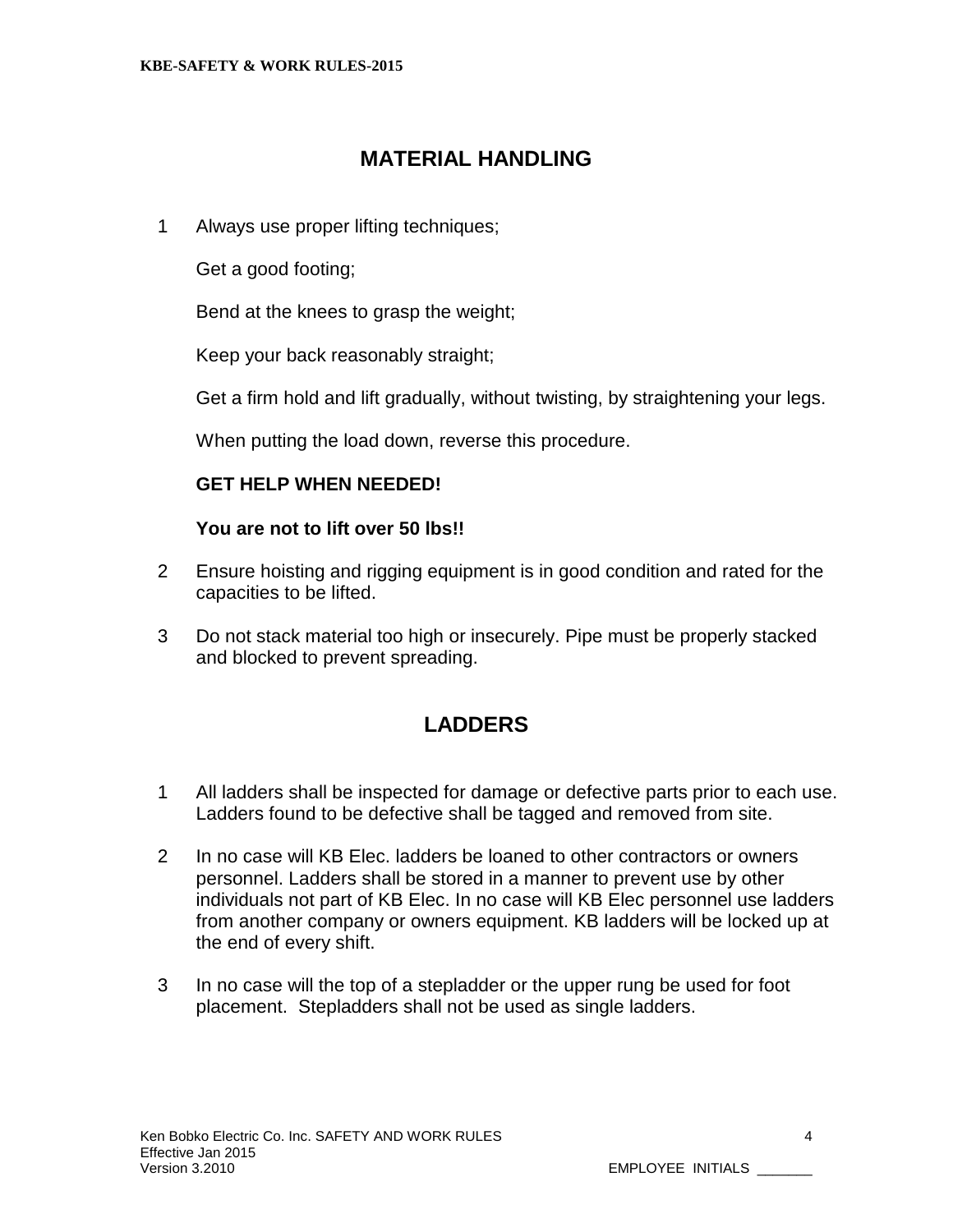- 4 Extension ladders shall extend 42" above the landing; where not feasible the ladder shall be tied off top and bottom. When work requiring two hands is performed the extension ladder shall be tied off top and bottom and fall protection shall be used. No work above 25' shall be performed from a ladder.
- 5 The feet of a portable ladder shall be used on a substantial base.
- 6 Job made ladders shall not be used.
- 7 Stepladders must be fully opened with spreader locked.
- 8 Ladders are not to be placed against movable objects.
- 9 Move the ladder closer to the work. Don't ever reach sideways. Your belt buckle should never go outside the ladder rails.
- 10 The base of the ladder must be set back a safe distance from vertical. Approximately ¼ of the working length of the ladder.
- 11 The area around the top and base of ladders must be free of tripping hazards.
- 12 Fall protection is required when working from a ladder with less than three (3) points of contact.
- 13 Do not place ladders where they project into passageways or areas where they can be struck by moving equipment or other personnel. If this cannot be avoided the ladder must be protected by barricades or guards.
- 14 Face ladder at all times when ascending or descending. Use both hands.

#### **SCAFFOLDING**

- 1 Only qualified and authorized personnel may erect, use and/or dismantle scaffolding.
- 2 During scaffold erection and dismantling all employees exposed to a six (6) foot fall or greater are required to be 100% tied off.
- 3 Guardrails, midrails and toeboards must be installed on all open sides of scaffolding more than six (6) feet in height.
- 4 All scaffolds must be at least two (2) planks wide during erection and fully planked during use.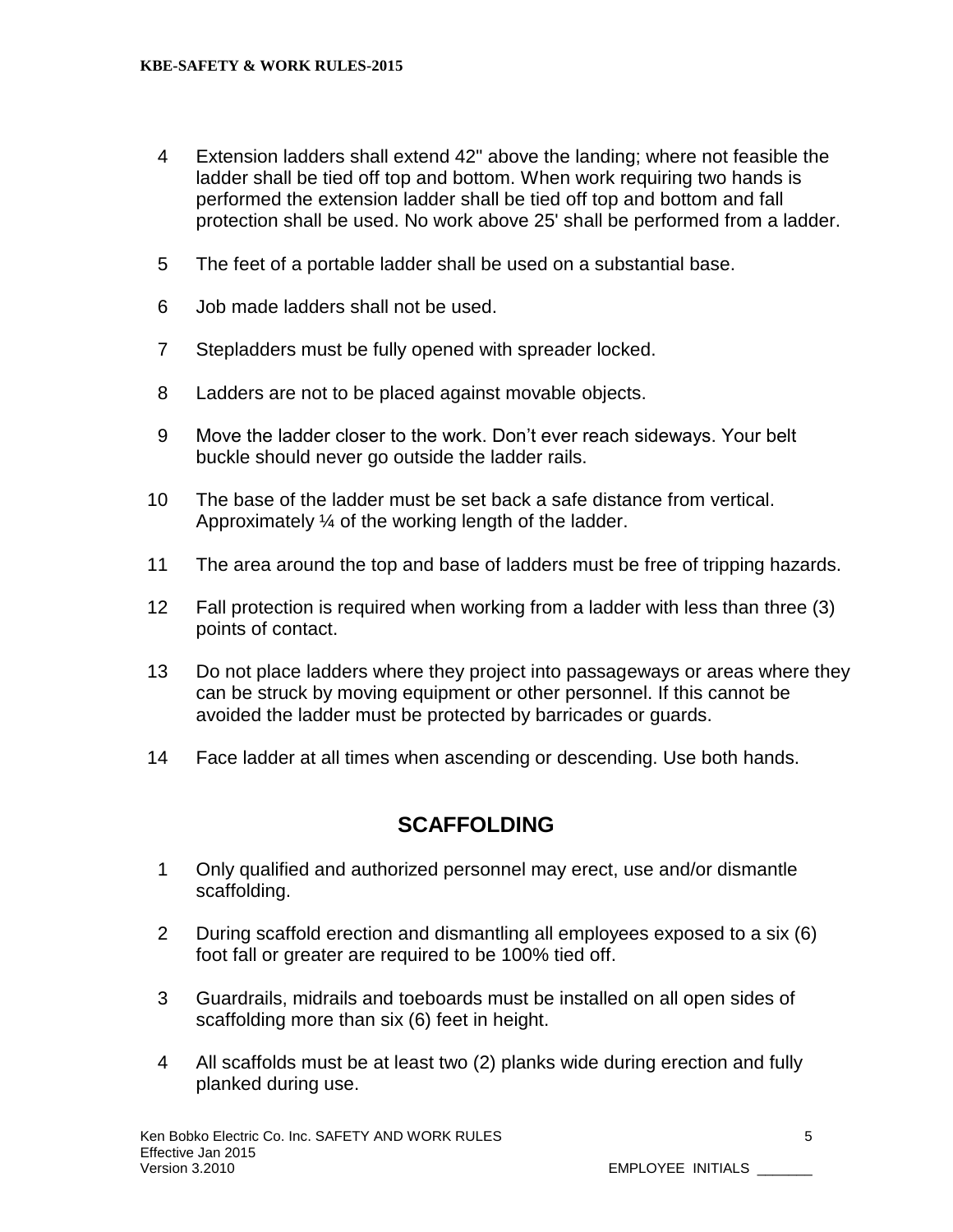- 5 Never climb on the end frame of a scaffold unless the scaffold design incorporates a ladder.
- 6 Never exceed the rated capacity of a scaffold.
- 7 No one is allowed to ride on rolling scaffolds.
- 8 Rolling scaffolds may only be used on level surfaces.
- 9 Caster brakes must be locked when the scaffold is not being moved. Casters must be secured into the frame at all times.

### **SCISSOR LIFTS**

- 1 Only qualified, trained and authorized personnel shall operate self-propelled scissorlifts.
- 2 The operators must be familiar with and follow the safe operating instructions accompanying each scissorlift.
- 3 Use all gates and safety chains.
- 4 Prior to operation, on a daily basis, a walk around visual inspection of the scissorlift must be completed. Watch for leaks, loose connections etc.
- 5 Check ground conditions. Operate only on level ground. Preplan path of travel and clear if necessary. Stay away from drop offs.
- 6 Do not allow wires, cables, hoses, or other materials to trail down from platform when moving the scissorlift.
- 7 Do not carry loads from any point outside the platform.
- 8 Prior to raising, lowering, or moving scissorlift inspect all areas around lift.
- 9 Ladders can be used from scissor lift platforms and handrails maybe stood only if fall protection is used.
- 10 **Do not** operate near power lines.
- 11 Do not exceed rated capacity of scissor lifts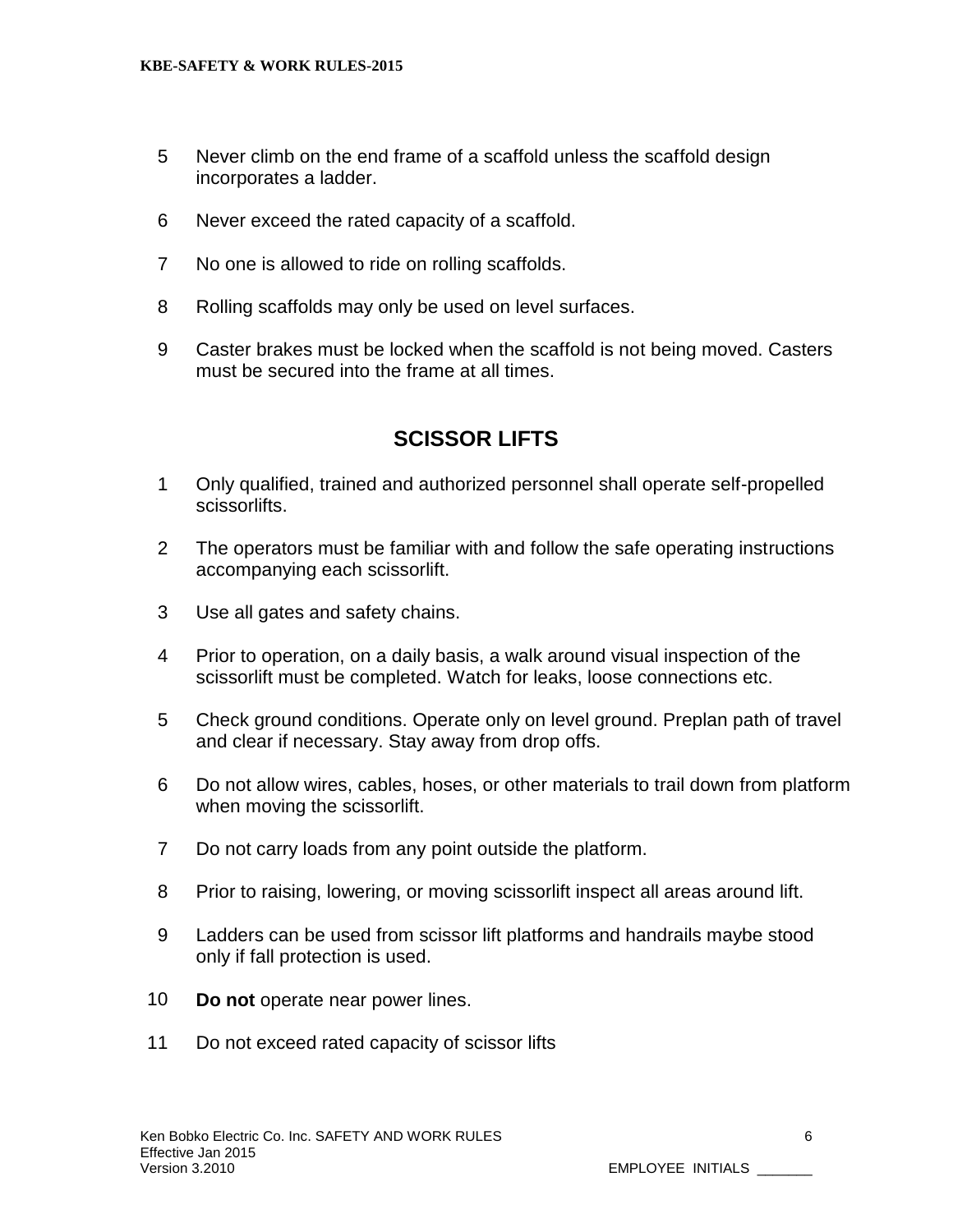## **BOOM LIFTS**

- 1 Only qualified, trained and authorized personnel shall operate self-propelled boom lifts.
- 2 The operators must be familiar with and follow the safe operating instructions accompanying each boom lift.
- 3 Use all gates and safety chains.
- 4 Never exceed the machine's capacity.
- 5 Whenever in the basket, an approved body harness must be worn at all times, with an approved six (6) foot double locking snap hook lanyard attached to the harness back "D" ring and the approved anchorage point in the basket.
- 6 Prior to operation, on a daily basis, a walk around visual inspection of the boom lift must be completed.
- 7 Check ground conditions. Watch for steep grades and loose soil. Preplan path of travel and clear if necessary. Stay away from ditches.
- 8 Never override "Dead Man" foot pedal.
- 9 Never use the boom to push or raise the lift.
- 10 **Do not** operate near power lines.

# **POWER TOOLS AND EQUIPMENT**

- 1 Use tools only for the purpose they are intended. Never force tools above their rated capacity. Never use a tool until you are trained in its proper use.
- 2 Hand tools shall be inspected everyday prior to use. Tools found to be defective shall be tagged and removed from site. *Label defective tools with the nature of problem for repairs.*
- 3 Electrically powered tools shall be ground at all times or double insulated.
- 4 Explosive powder actuated tools shall be operated by authorized and qualified personnel.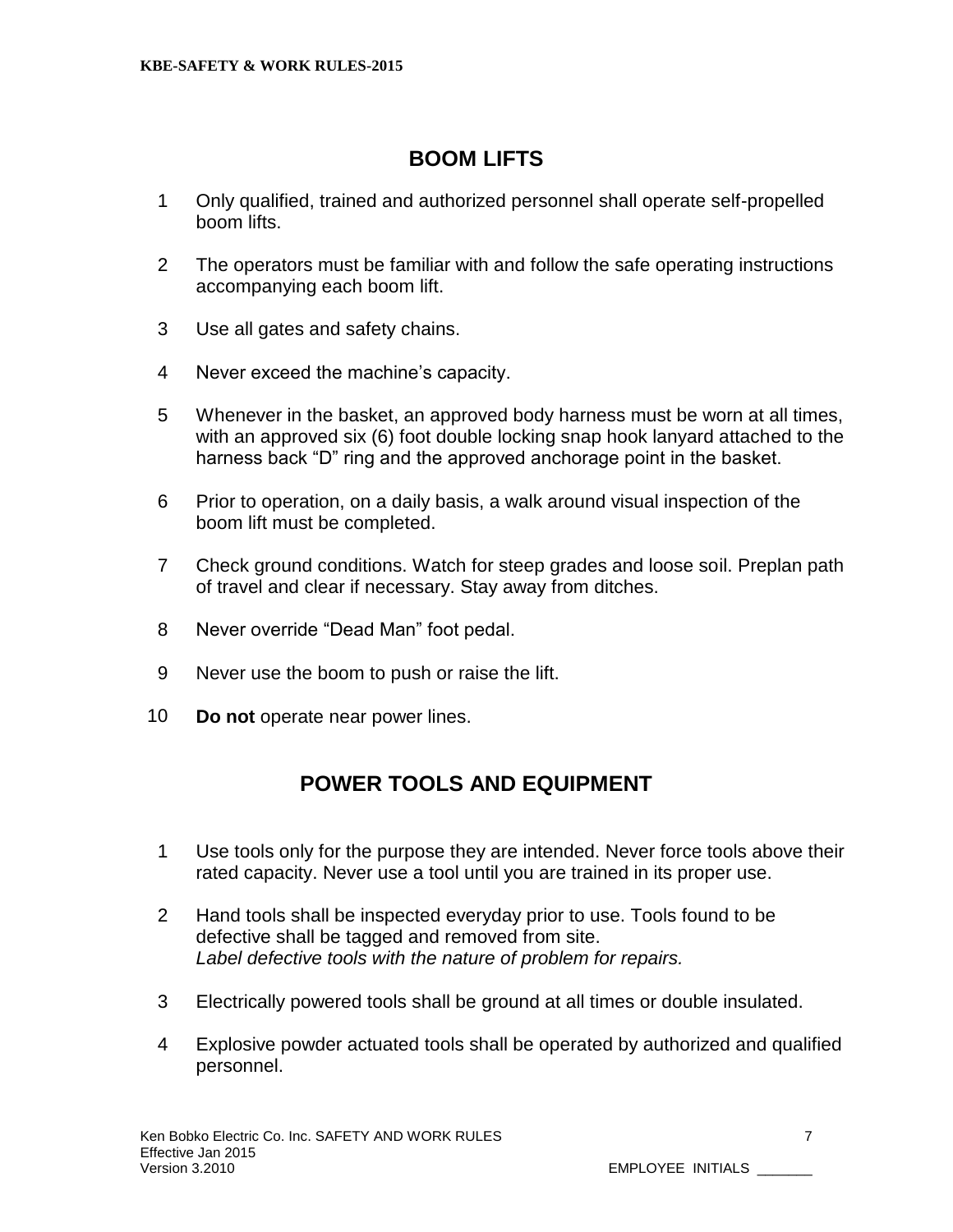- 5 In no case will safety guards be defeated or removed from any power tool.
- 6 All bits and blades in power tools shall be changed while the tool is disconnected from its power source. Tools designed to have bits changed while connected to power supply (such as battery keyless chuck) are allowed.
- 7 Switches or levers requiring constant pressure for tool operation are not to be tampered with to make the tool operate without constant hand or finger pressure.
- 8 Grinding wheel speeds are to conform to the manufacturer recommendations and be rated for the machine.
- 9 Air hose connections must be secured to prevent accidental separation.
- 10 Fuel powered tools and generators are to be shut down while being refueled. Have fire extinguisher at hand.
- 11 Watch for loose clothing, rings and other items that can be caught in tools while they are being used.
- 12 GFI Protection shall be used with all construction receptacles. If receptacles are not GFI protected then an individual GFI protector shall be used. All extension cords and power tools shall be visually inspected each workday.

# **ELECTRICAL SAFETY**

1 Lock out procedures shall be used wherever possible. Refer to the most current "Electrical Safety & Tagout Procedures" provided by KB Elec.

PRIOR TO DOING ANY WORK ON ENERGIZED EQUIPMENT each person involved in the work shall have clear understanding of the dangers involved.

Utilize the HAZARD/RISK CATEGORY and PPE MATRIX attached to the KB Electric "Electrical Safety procedures" to help identify and limit exposure to electrical hazards.

- 2 No personnel from KB Elec are authorized to work on equipment that serves voltages exceeding 277/480 volt AC. We have no training with medium & high voltages.
- 3 When ever investigating / trouble shooting 480 volt circuits in MCC's, switch gear or panel boards over 200 amps the "buddy" system shall be used. If you feel that a second person is required on systems less than 200 amps request the second person. If the dead front is removed the panel **MUST BE TURNED OFF.**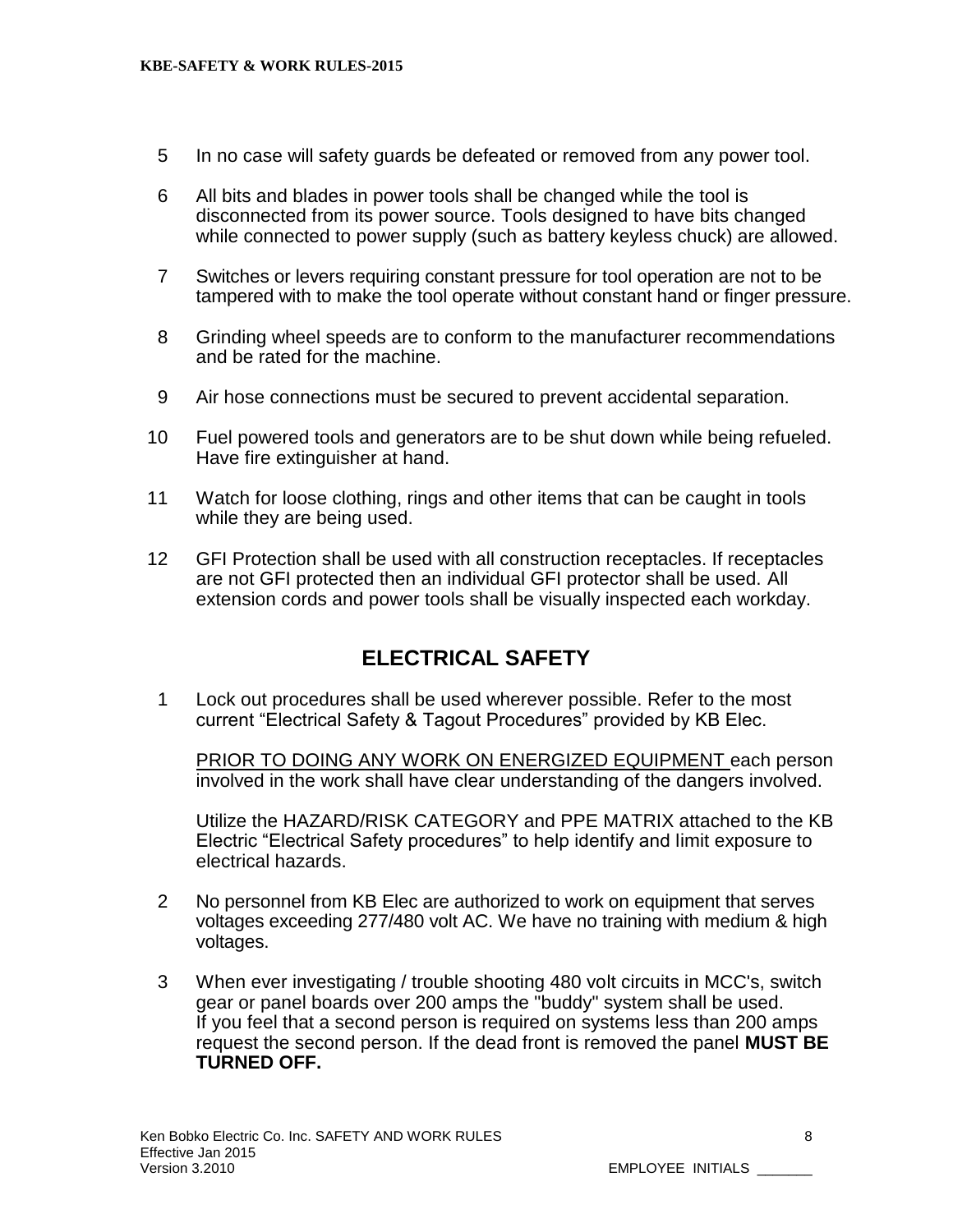4 No work on energized 480v equipment is allowed other than troubleshooting. This applies to installing circuit breakers, altering or adding buss bar in panels and switchboards. Terminating wires on circuit breakers already installed in panels IS allowed with the proper PPE's.

If deemed necessary to work on energized equipment the office must be notified prior to the work taking place.

- 5 Electrical testers shall be tested on a circuit known to be operational before verifying if a circuit has been de-energized. All meters used on 277/480 circuits and switchgear shall be rated CAT III.
- 6 Exposed and energized electrical equipment shall not be left unattended.

### **EXCAVATIONS & TRENCHES**

- 1 Underground utilities must be located and clearly marked prior to trenching or excavating.
- 2 Trenches four (4) feet and deeper must be shored or sloped back to the angle of repose. Trenches of lesser depth in unstable soil may require shoring or sloping.
- 3 No material, equipment or tools maybe placed within two (2) feet of the edge of an excavation.
- 4 If there is evidence of cave-ins, slides or water, all work on the trench must cease until necessary precautions have been taken to safeguard employees.
- 5 Sides of excavations and trenches must be shored or braced as necessary to withstand the superimposed forces exerted by vehicles/equipment operating near any excavation or trench.
- 6 Trenches four (4) feet and deeper must have ladders spaced so that employee lateral travel does not exceed 25 feet. Such ladders must extend at least (3) feet above grade.
- 7 The recommended slope for "average" soil is 45°. Decrease angle of slope with looser soils. For all trench/excavation depths the soils along side of the trench are also included in those calculations.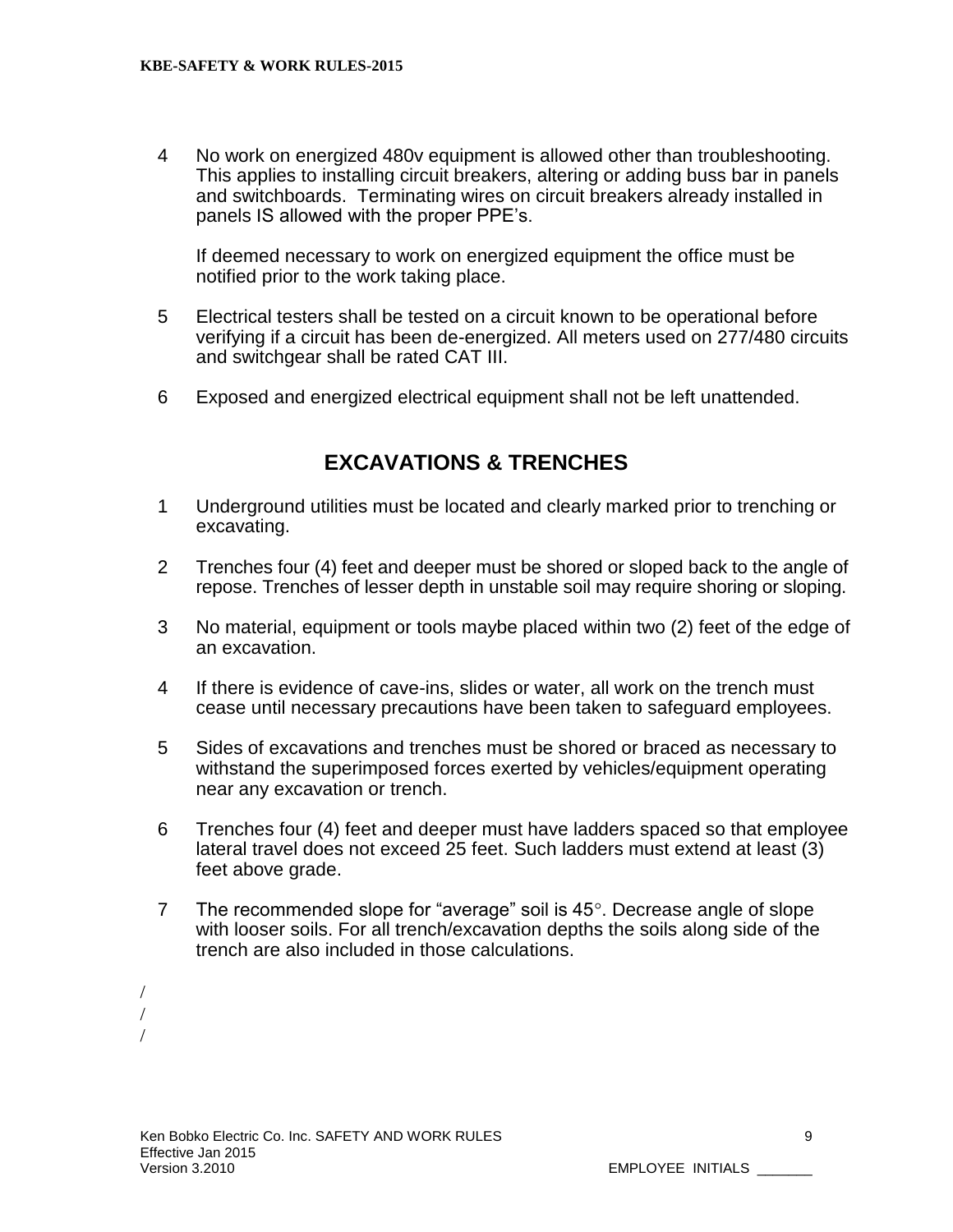### **FIRE PREVENTION**

- 1 Good housekeeping prevents fires and accidents.
- 2 When your work, such as grinding or cadwelding, presents a fire hazard, have an additional fire extinguisher available. Move or cover combustible materials.
- 3 Flammable liquids must be stored in approved properly labeled containers.
- 4 Familiarize yourself with the location of all fire fighting equipment in your immediate work area.

# **CRANES, BOOM TRUCKS, RIGGING AND HOISTING**

- 1 Only trained, qualified and authorized personnel are allowed to operate cranes and boom trucks.
- 2 No crane or other equipment may be operated in excess of the manufactures recommendations.
- 3 Cranes are to be level with outriggers fully extended.
- 4 All cranes are to be inspected prior to and during use to ensure they are in safe operating condition.
- 5 Only authorized personnel may give hand or radio signals, and only standard signals shall be used. Only **ONE** person can give signals to the operator.
- 6 The area within the swing radius of the rear of the rotating structure shall be barricaded off.
- 7 You may not ride the hook or load of a crane.
- 8 Safety latches are required on all crane hooks.
- 9 You must know the safe working load of all of your rigging equipment.
- 10 Taglines are to be used on all loads.
- 11 If you have any doubt about the safety of any rigging or any lifting operation. **STOP** that operation.
- 12 Make sure that all personnel are clear of the crane operation area.
- 13 **DO NOT** operate cranes & boom trucks in the vicinity of overhead power lines.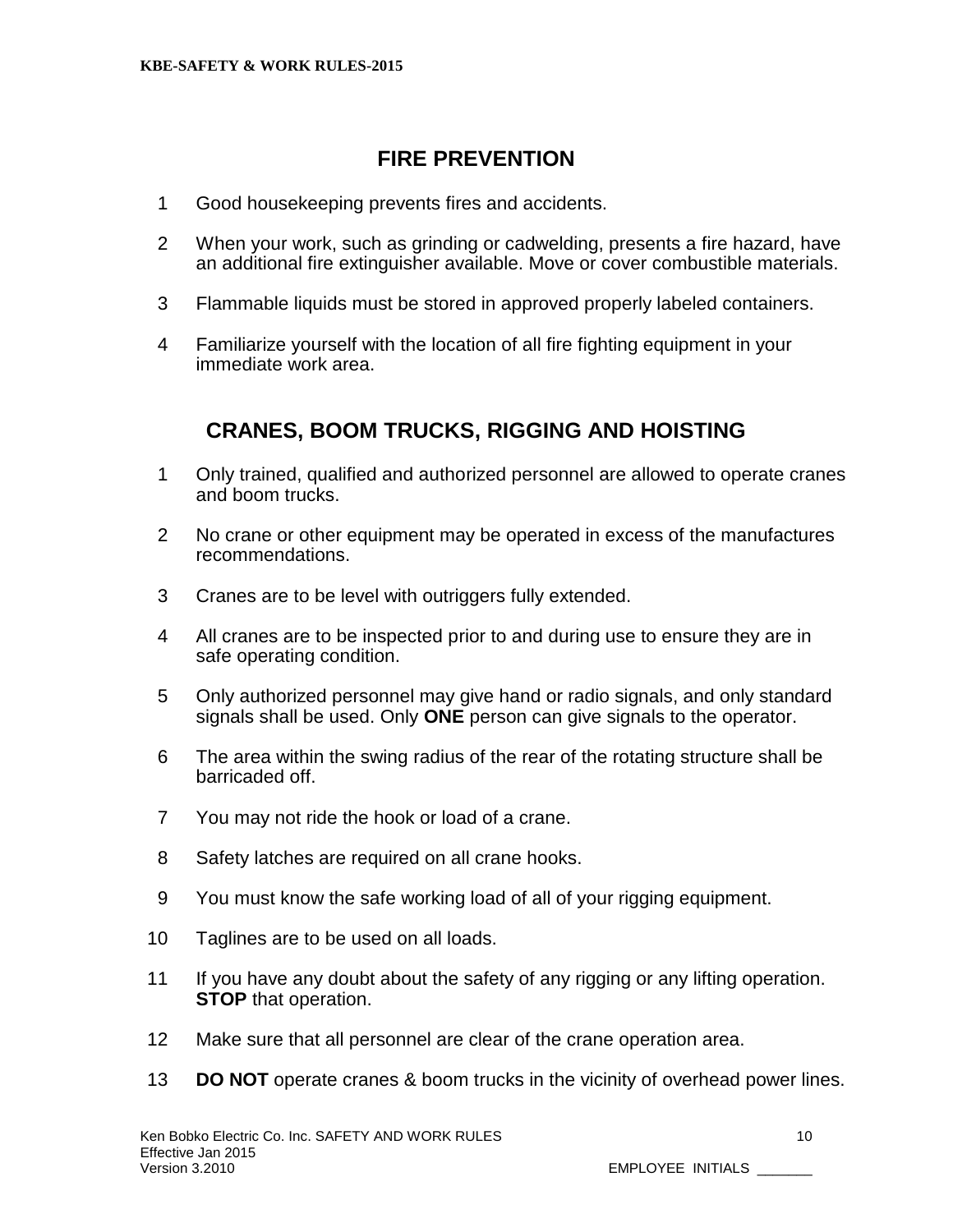# **GENERAL ITEMS**

- 1 Drug and alcohol use at work will not be tolerated. KBE reserves the right to demand a drug test at any time. KBE will cover costs of testing.
- 2 In no case will KB Elec personnel use owners or other contractor's forklifts. Request use of forklifts with an operator. When forklifts are provided by KBE only approved and trained operators may use forklifts.
- 3 All employees are required to use seatbelts while in company vehicles. Parking brakes shall be used. Vehicles shall not be parked in "right-of-ways" without signal lights and safety cones.
- 4 No KB Elec employees are authorized to operate welding equipment or cutting torches.
- 5 All KB Elec employees will observe all No Smoking signs and smoke only in approved areas. Cigarette butts will be policed by the user.
- 6 In finished spaces whether new or being remodeled only clear water will be consumed inside buildings. No coffee, tea, fruit drinks etc. Food products will be limited to break areas. Chew tobacco will not be used in finished areas or inside occupied buildings.
- 7 House keeping shall be a major component of any work. Use provided vacuums, brooms and waste cans AS WORK PROCEEDS. Clean up as the work is completed. Do final clean up at the end of every shift. Remove debris from building on a continually basis.
- 8 During any work make every effort to protect finished products installed by **ALL TRADES**. This includes floors, walls, and casework. **Do not** alter other trades work without prior approval.
- 9 Temporary heaters must be approved by the lead person prior to use. Use on stable noncombustible base and placed a minimum of three (3) feet from combustible material.
- 10 Only personnel with a valid drivers license are authorized to operate company vehicles. They also must be approved by the office prior driving company vehicles.
- 11 You are prohibited from riding in the bed, on loads, fenders, running boards or tailgates of any vehicle, or with legs or arms dangling over the sides of any vehicle.